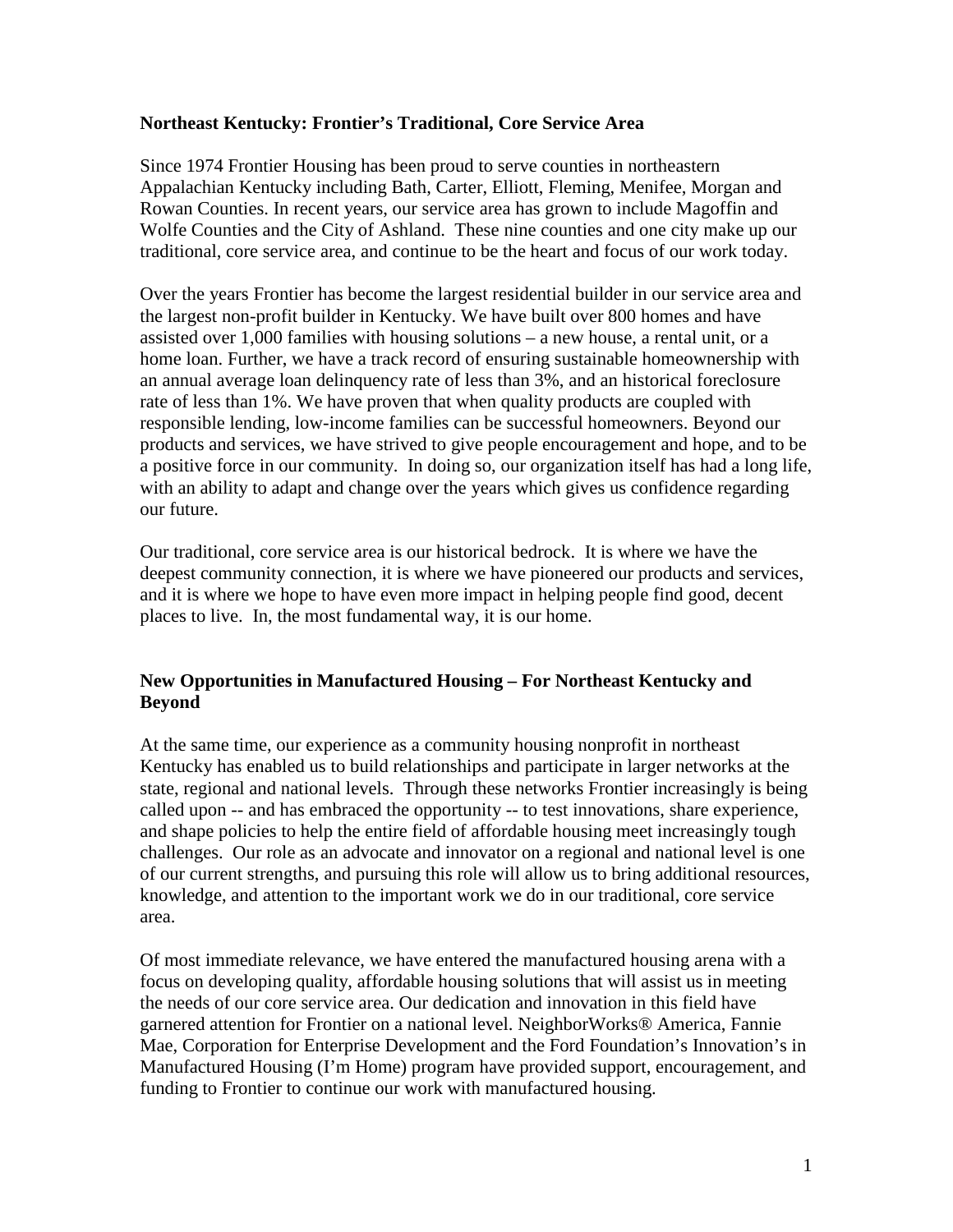Over the past two years we have developed a unique manufactured housing product of superior quality and design. We have coupled this product with a responsible financing approach that ensures homeownership is sustainable and that homebuyers can earn equity in their manufactured homes. To date, twenty-two houses have been set both in scattered sites and at the Edgewood development, a carefully designed 44- lot subdivision where attention to detail, cohesive aesthetics, desirable amenities and affordable quality meet. The Edgewood Community is a demonstration in wealth creation for manufactured home owners. The project has been planned to provide future equity for homebuyers through the use of good community design, thorough homebuyer education resulting in prepared homebuyers, quality products, and responsible and appropriate loan finance.

Manufactured housing allows us to offer an extended product line and to substantially decrease the time it takes for people to walk through the front door of their new homes. It has become an integral part of our offerings, and we are steadily building our expertise as designer and installer.

Frontier is excited to have become the first non-profit retailer for Clayton Homes, a Warren Buffet-owned company that is the nation's leading producer of quality manufactured housing. We have the opportunity to become an aggregator of non-profit demand for Clayton in many states, and we also have the opportunity to provide technical assistance services to other non-profits interested in manufactured housing.

# **Two Businesses Within One**

So as we consider our plan for the next few years, it has helped us to view two separate, but linked, business opportunities that co-exist within our current operations:

- The first is our core service area business -- our traditional sphere of operations in northeastern Kentucky that includes the use of stick-built and manufactured housing.
- The second is our manufactured housing dealer opportunity with Clayton Homes

These opportunities have very different business models, core competencies, types of customers, and supporting partners.

To date we have made considerable progress with existing staff working on both business opportunities. But we are bumping up against the limitations of this structure, and the remainder of this plan will treat these two areas as separate opportunities – each with its own unique set of challenges and benefits.

# **Increasing the Impact of Our Traditional Operations in Northeast Kentucky**

#### *Challenges and progress*

Our traditional business has gone through a series of challenges in recent years.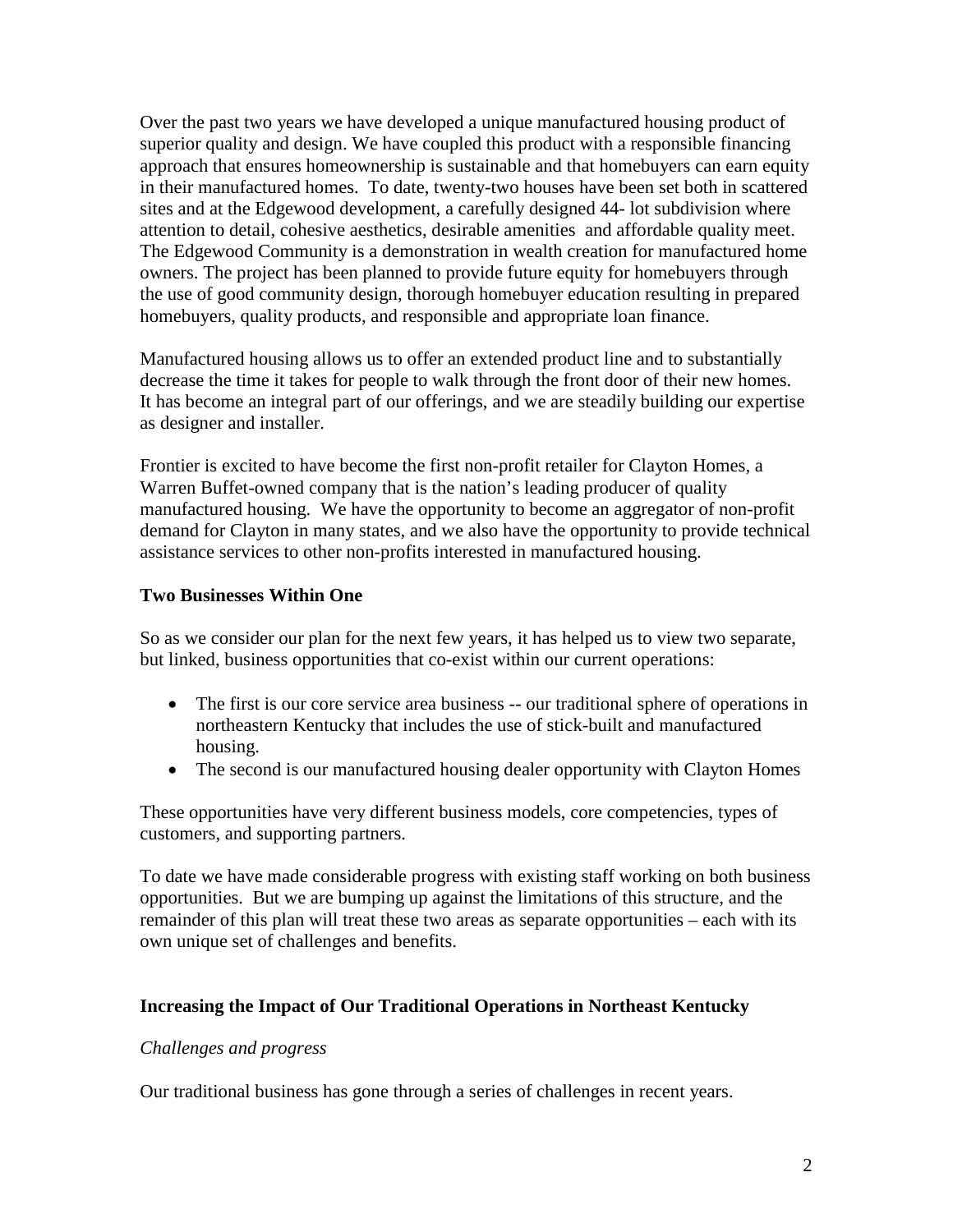This has been caused largely by funding declines at the federal and state levels that accelerated, and made major change mandatory. The funding declines forced us to take a very hard look at our business, and we uncovered opportunities to reduce the time frame for serving customers, to reduce costs (and therefore the appraisal gap per house), and to become more customer-focused with regard to design options.

We restructured our operations, contracted out much of our construction work, introduced manufactured housing, and made a strong commitment to face what the author of **Good to Great**, Jim Collins, calls the "brutal facts."

In fact, we believe that this willingness to face and accept change based on facts is a core competency of our organization. It has stood us well in a harsher funding environment.

## *Moving ahead with even greater impact*

With renewed emphasis on our traditional, core service area, we commit to *doubling our impact over the next five years—with over 200 families receiving housing solutions* from us each year through creation or preservation of a house, a rental unit, a loan, or foreclosure avoidance by 2013.

To accomplish this goal, we will need to continue building our capacity – through initiatives to further reduce cost, create a better customer experience, build financial strength, deepen ties to our local community, and continue our own organizational culture change process. In order to be successful, we will:

- Continue to reduce cost by instituting design efficiencies and increasing volume. As we have moved along the learning curve, we have already reduced costs. But we must take this further with a commitment **to reduce our home prices by \$10,000, which represents a 10% reduction of our average development cost.** We will accomplish this cost reduction without compromising our outstanding quality.
- Continue to emphasize a focus on our customers. Customers have many choices in today's marketplace; for example, there are 49 dealers of manufactured housing within 50 miles of our office! We plan to undertake the following actions to increase our attractiveness and ability to successfully compete in our market:
	- o Reduce cycle times for all our key housing solution processes. **We are committed to consistently providing housing solutions within 120 days of the time a credit-ready customer first walks through our doors**. Our commitment to service covers all customers whether they are seeking mortgage loans or homes, site-built or manufactured houses.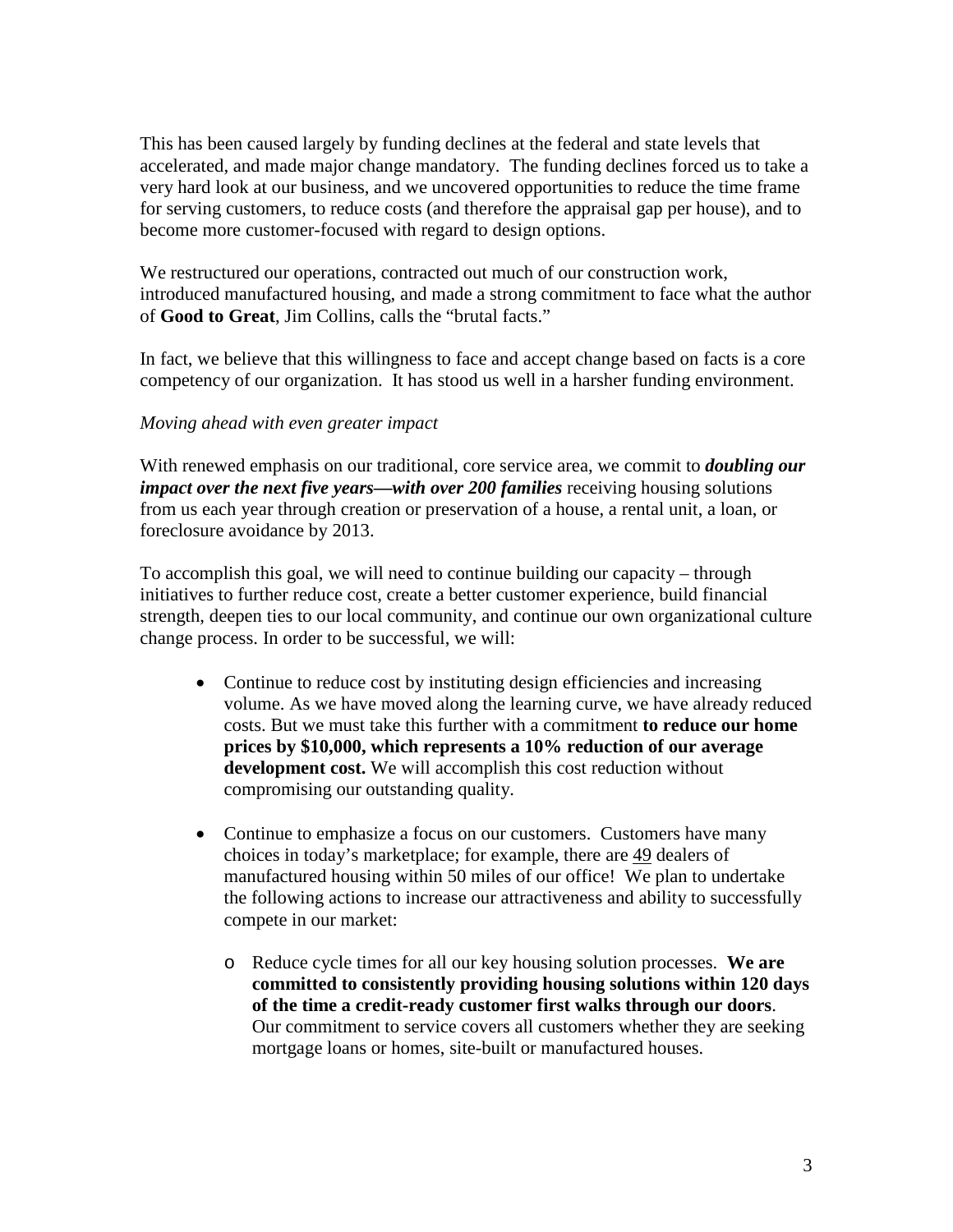- o Develop products that are accessible for those with the lowest-incomes. This will include introducing new high quality, low-cost housing alternatives such as single-wide manufactured homes incorporating Frontier's quality upgrades. This focus will help us to find ways to continue serving Frontier's traditional lower-income customer base of households with incomes below 50% of area median income.
- o Increase the homeownership conversion rate significantly among wellqualified customers. Specifically, we will increase the percentage of credit-ready customers who are able to find a solution through our products and services. As of June 30, 2007 our homebuyer conversion ratio of credit-ready customers was 25%. **We will increase the homebuyer conversion ratio of credit-ready customers to 75% by June 30, 2008.**
- o Effectively target homebuyer readiness levels and provide homebuyer education, so that 25% of customers needing moderate counseling and credit repair will improve their credit rating at a satisfactory level to qualify for homeownership within 180 days.
- o Introduce new plans, community designs and projects that reflect customer desires and preferences. We will increase our energy efficiency and commitment to green design. New developments within our existing core service area will include Phase II of Ashland's Pollard Mills, Big Woods Planned Unit Development, and Ashland's neighborhoods adjacent to King's Daughter's Medical Center.
- o Survey customers annually to measure our performance and to gauge how well we are meeting our customers' needs, preferences, and desires.
- Build financial strength. To do so, we will first and foremost diversify funding sources and increase our unrestricted monies in order to reduce dependence on government subsidies. We will accomplish this by:
	- o **Tripling the percentage of private, corporate and individual contributions from 7% to 21%. We will increase our fee driven revenue to 46% while reducing our dependence on federal grants from 51% to 33%.** These goals will be achieved by 2013.
	- o Expanding our commitment to the Berea Performance Compact a cooperative agreement among Federation of Appalachian Housing Enterprises members to utilize existing expertise to increase the capacity of groups with limited capacity in four specific areas: manufactured housing, loan servicing, multi-family housing production, and volunteer management. Participation in the Berea Performance Compact will expand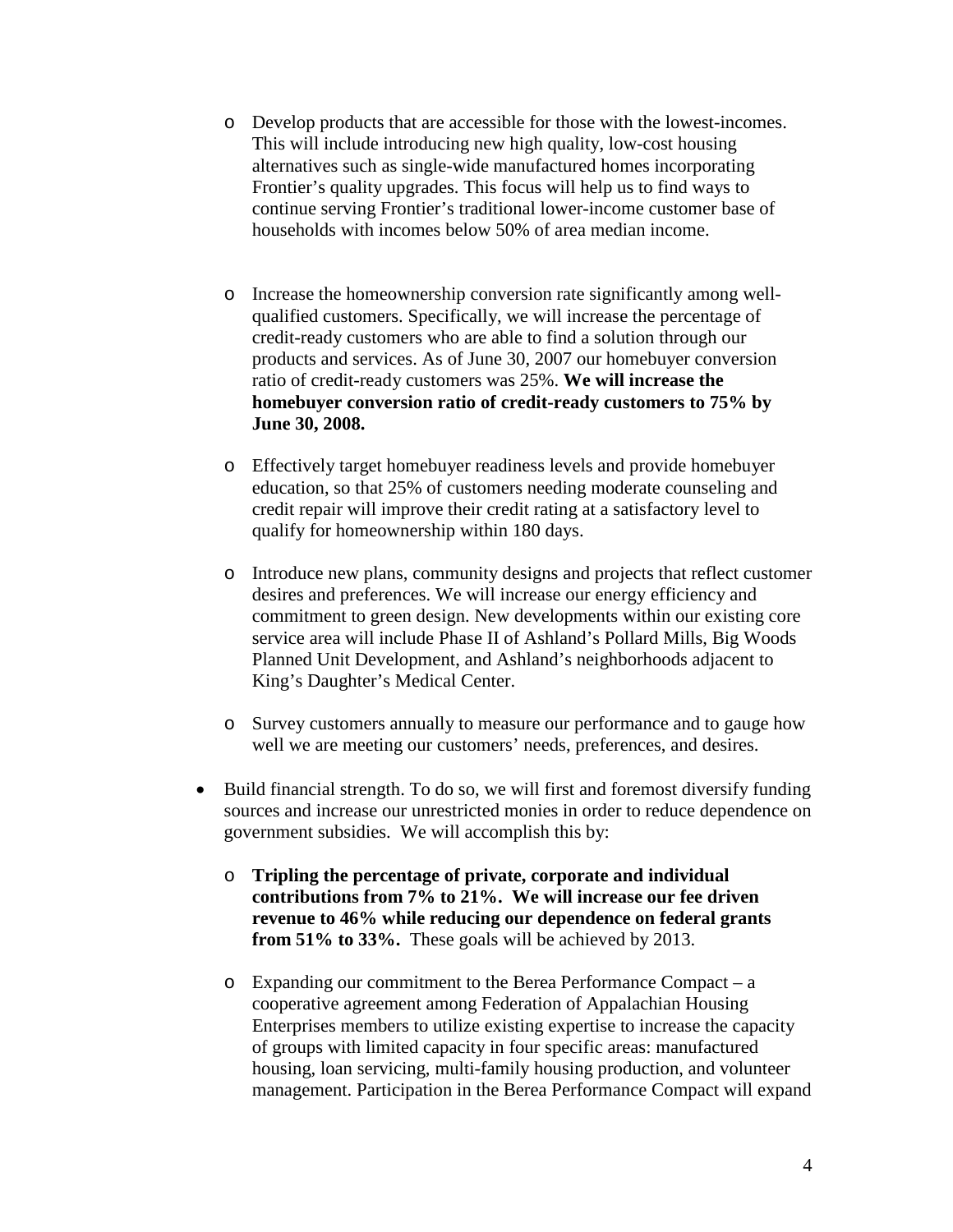Frontier's cooperative business opportunities with our FAHE partners and maximize our core competencies to build scale in our program delivery. We currently lead the team working on manufactured housing, providing technical assistance, product delivery, and program design to other FAHE members who wish to utilize manufactured housing. Additionally, we participate in the loan servicing initiative by contracting with FAHE to service our loans at a significant cost savings. We also participate in the multi-family housing initiative by utilizing the expertise of our FAHE partners to provide development and management services in our multifamily rental projects. We will join the Volunteer Appalachia initiative developed through the Berea Performance Compact to bring volunteers to our region through FAHE members.

- Continue to deepen ties to our local communities throughout our traditional, core service area in the following ways:
	- o Frontier will continue and grow the programs which have made our communities strong. By continuing and expanding the provision of quality affordable housing that builds the local tax base, we support our schools, services and local governments.
	- o We will partner with Morehead State University to undertake joint projects, such as affordable rental housing for single-parent households with supportive services, service-based learning, and student volunteer projects.
	- o We will participate in a local economic development strategy by partnering with regional leaders to provide workforce housing located near regional industrial parks and employment centers.
	- o We will assist in building stronger downtowns where housing is integral to downtown preservation strategy.
	- o We will increase our community impact by partnering with other nonprofits to provide rehabilitation and repair services that will improve housing for 300 families.
	- o We will actively work to reduce homelessness in our region by strengthening ties to existing organizations that provide services for homeless populations. In addition to providing homeownership as an important option on the housing continuum for homeless households, we will actively work to prevent homelessness through the provision of comprehensive delinquency and foreclosure prevention counseling.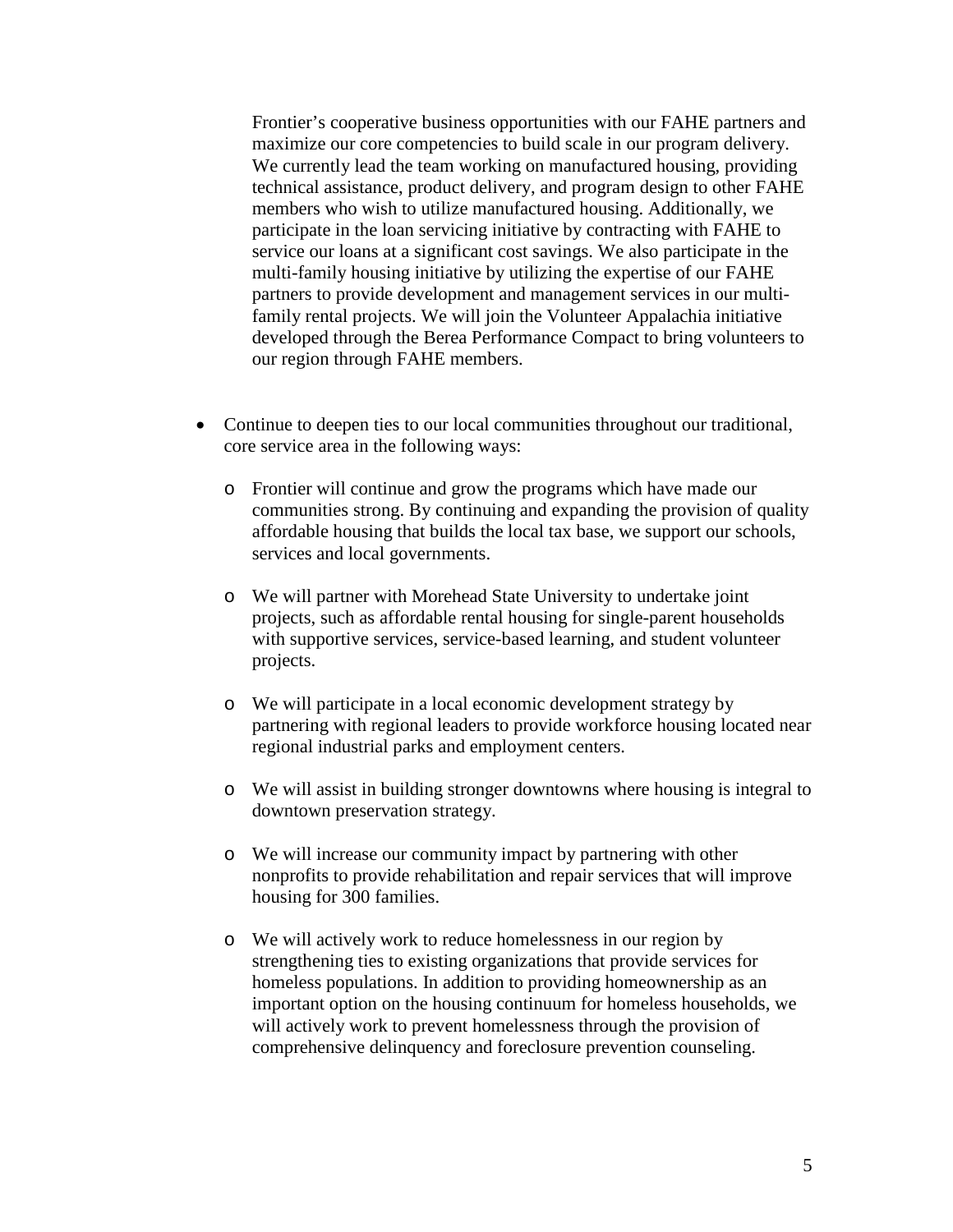- o By 2010, we will launch Success Measures, a NeighborWorks® America sponsored national web-based program evaluation tool to document outcomes, measure impact and inform change in the community development field.
- Continue the cultural change at Frontier to be increasingly adaptive to changes in our environment, to work together across functions more effectively, to continue streamlining our business processes, and to offer growth opportunities for our staff. We have made considerable headway in addressing the "brutal facts". We need to continue efforts to "be adaptable" to change, and to see opportunities where others see barriers.

We know our employees are at the heart of our future success. We will continue to strive to be a great place to work and a model employer. Like any other organization, Frontier will ensure there is good "bench strength", and that there are plans in place to handle succession at all levels. We will continue to pursue development opportunities for existing staff, and we will create opportunities for new and emerging leaders. Our tradition is our namesake; we push the limits and we reward those who produce excellence and innovation.

In coming years, therefore, we hope to see more satisfied families; more innovation in the way we do things; simplified business processes that are easier for everybody; and a wellfinanced organization that is increasingly independent of "shifts in the funding breezes."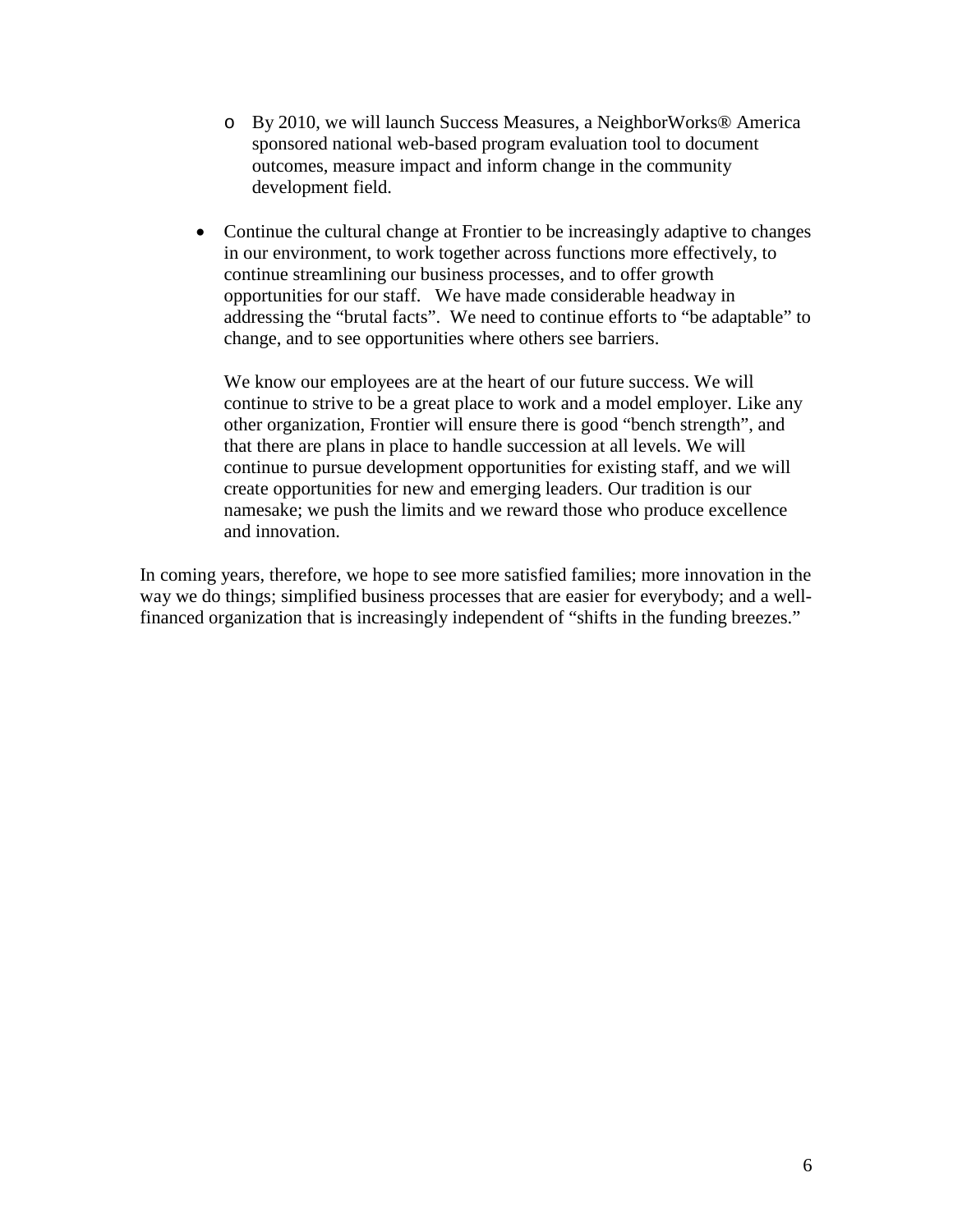# **Manufactured Housing: An Emerging Opportunity Based on Scale**

Frontier entered the manufactured housing arena in 2005 with the aims of:

- Increasing customer choices;
- Reducing the time it takes our customers to move into their new homes;
- Reducing cost.

While manufactured housing had the potential to solve a business problem for Frontier, it also became clear that it could to help solve the problems of at least some consumers of manufactured housing in northeastern Kentucky. Frontier saw an opportunity to make improvements in the manufactured housing delivery system that would overcome: (1) poor product quality, (2) misleading claims regarding what actually is being purchased, and (3) predatory and subprime financing.

We entered into a relationship with Clayton Homes, and became the first and exclusive dealer of manufactured housing to the nonprofit industry. We developed a high quality product that is consistent with our values, and have come into national prominence in the affordable housing arena with our initial efforts.

We find ourselves at a fork in the road. With modest changes, we could continue to offer manufactured housing within our traditional service area, and also provide some service and technical assistance to fellow FAHE members and others within a limited geographic area as interest mounts. Technical assistance would include training and on-site supervision when manufactured housing units are set; recommendations on financing design and sources; and minimum standards for quality and financing to provide manufactured housing with the aim of wealth creation.

At a more substantial level, we have the opportunity to create an entity that would:

- Market manufactured housing to the affordable housing industry;
- Aggregate demand and package it to the manufacturer;
- Offer paid technical assistance to nonprofits as they consider offering manufactured housing and as they learn "how to do it" on the ground;
- Help formulate policy regarding manufactured housing at a state, regional, and national level;
- Create quality specifications, incorporating universal design and aesthetic design that attracts the best conventional financing and enables wealth creation

As a result, we have a unique opportunity, in a limited time window, to offer what one person describes as "a branded solution for manufacturing housing done right"!

Substantial questions have been posed that need to be answered in coming months. For example:

• What is the appropriate business model that offers a fair deal to non-profit customers and to Frontier? Is it sustainable?